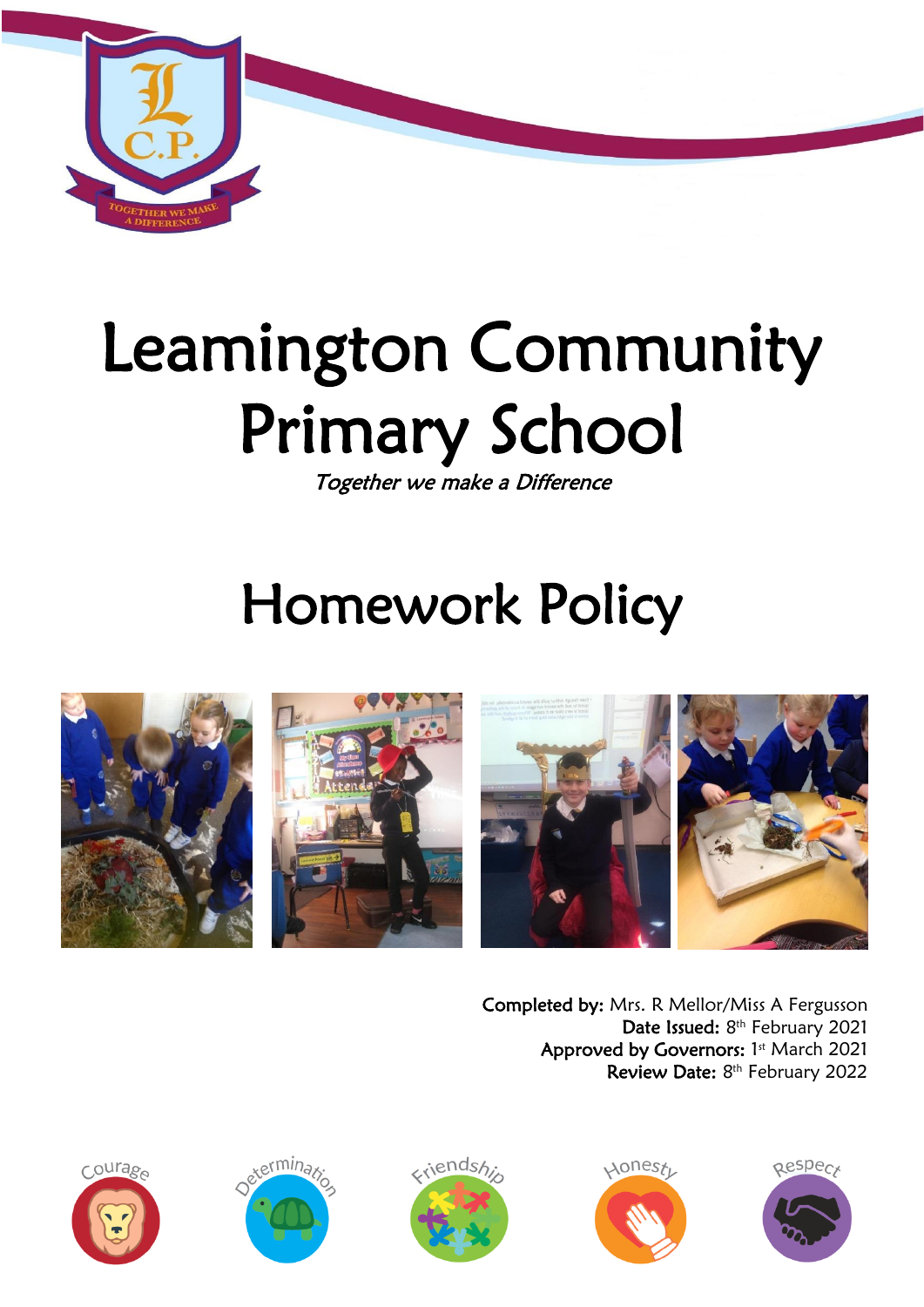### **Leamington Community Primary School: Homework Policy**

#### **Introduction:**

We define homework as any activity that pupils undertake outside of school lesson time, either on their own or with the support of family members. At Leamington Community Primary School, we have a strong commitment to parental involvement and see homework as one way of developing this partnership.

#### **Homework Principles:**

There are many reasons why homework is provided and it carries a range of benefits, including but not limited to:

- It can provide a useful insight into school work for parents/carers.
- It can further stimulate enthusiasm for learning.
- It takes advantage of the home environment and resources and the chance for some one-to-one adult time with parents/carers who will bring different knowledge and perspectives to the topic in hand.
- It can be a great source for gathering topic information to share with others.
- It is a great opportunity to consolidate key skills such as: times tables; basic number facts, calculation skills, spellings, handwriting and many more.
- It helps to foster good habits of organisation and self-discipline in preparation for the demands of the next Key Stage and children's future lifestyles.

#### **Homework Menus:**

Whilst we support all of the above key principles, Leamington Community Primary School is not a school at which homework dominates home and school life. We accept that not every activity will capture children and parents' imagination and that evenings and weekends can be busy. We believe that homework should be enjoyable and manageable for all concerned and that if it becomes a chore/burden/source of conflict it ceases to be a constructive aspect of teaching and learning. We do not specify amounts of time that must be spent on a task, preferring individual children and families to set their own routines. However, teachers are happy to give advice if needed.

After consultation with staff, parents/carers and pupils, we have adopted a 'Homework Menu' approach as it allows a more flexible routine to homework and allows children to take ownership of their learning outside of school hours. A homework menu will be set every half term. Homework menus will be: handed out to children to take home; posted on ClassDojo class stories; posted on our social media pages; and uploaded on to the year group webpage on the school website: <https://www.leamingtonprimary.com/our-curriculum/>

#### **Activities/Tasks:**

Homework menus will consist of a grid of activities/tasks that children can choose from over the duration of the half term. We have a minimum expectation of two activities per half term but encourage children to try as many as they can. Tasks/activities may include:

Consolidation of school work – i.e. current English/Maths topics.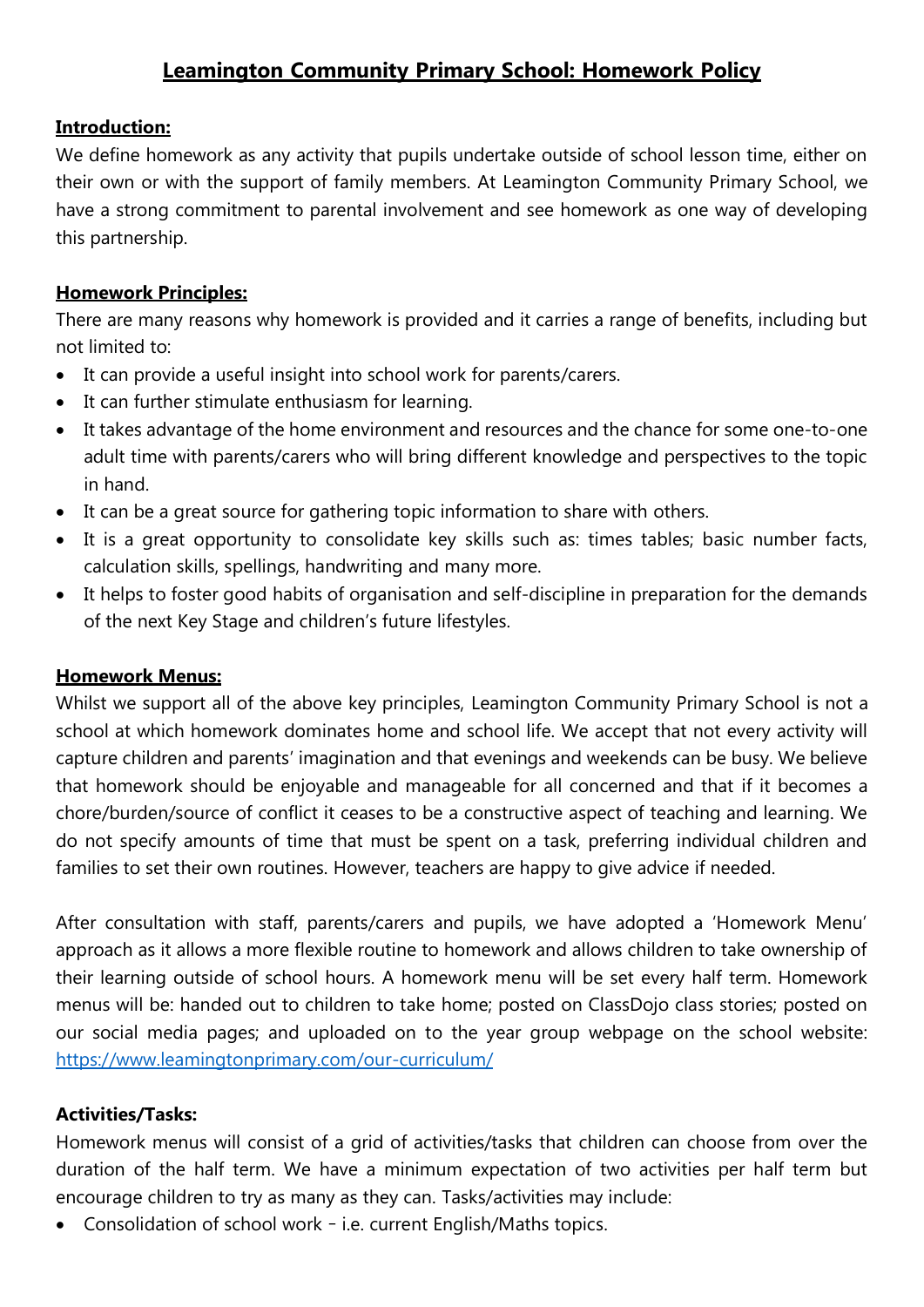- Practicing of key skills i.e. telling time, spelling, handwriting, etc.
- Research/project tasks further exploration of topics in school.
- Life skills appropriate to age i.e. learning to tie shoe laces, etc.
- Speaking and Listening activities i.e. interviewing members of the family, reading stories to younger siblings etc.
- Positive wellbeing activities i.e. acts of kindness, positive messages, etc.
- Physical activities i.e. showcasing a dance from school, completing exercise challenges, etc.

#### **Submitting Homework:**

Some activities will require your child to complete written work/record their work on paper whilst others will be more active/practical tasks. Evidence of completion can be accepted in a number of formats: parents/carers can sign the homework menu to inform the teacher of completion of a task; a photograph/video can be uploaded to children's ClassDojo accounts or sent via the messaging service to the teacher or written work can be handed in.

Discreet recording of homework submissions will be kept by the class teacher and rewards/positive praise will be given, dependent on what has been decided in each particular class. Children earn ClassDojo points for submission of homework activities – with a maximum of 25 points for completion of all activities on the menu. Failure to complete any activities from the homework menu will not result in sanctions, however, the class teacher may discuss this with parents/carers to see if school can provide any further support.

#### **Reading at Home:**

As well as homework menus, children are expected to read every night. Children are provided with reading books and a reading record from school. We follow the Repetitive Reading Strategy to help develop the children's vocabulary and word recognition; pattern and rhythm recognition; fluency; comprehension and confidence. Reading books (for all children up to white band) will be sent home each Monday and are expected to be returned the Friday of that week. This is with the expectation that the children will read the same book 2-3 times per week to develop the above skills. Further guidance for reading with your child at home can be found on our school website: <https://www.leamingtonprimary.com/our-curriculum/reading-quality-mark/>

#### **Other Expectations:**

In some circumstances, additional activities may be provided to children as and when deemed necessary by the class teacher – such decisions will be explained by the class teacher. If you have any questions or concerns relating to extra homework/activities that are provided, please speak to your child's class teacher.

If you feel extra work may benefit your child, in regards to progress or difficulties your child is experiencing. Please speak to your child's class teacher and this can be arranged if deemed appropriate.